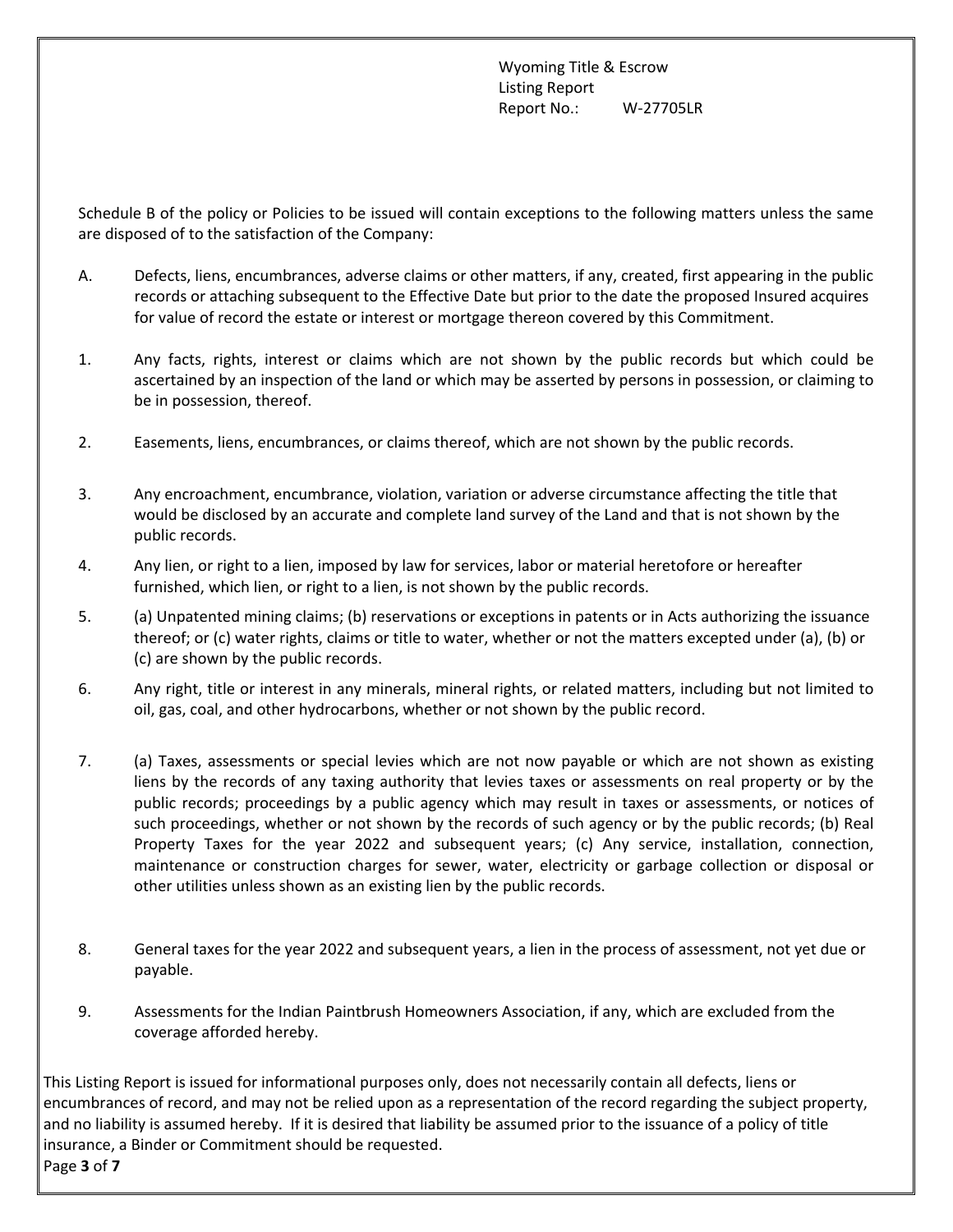- 10. Assessments for the Indian Paintbrush Water District, if any, which are excluded from the coverage afforded hereby.
- 11. An easement over said land for electric distribution circuits and incidental purposes, as granted to Lower Valley Power and Light, Inc., recorded April 6, 1976, as (book) 46 (page) 453, Official Records. [B46P453](https://orders.wyomingtitle.com/DownloadDocument.aspx?DocumentID=13588938)
- 12. An easement upon the terms, conditions and provisions contained therein for the purpose shown below and rights incidental thereto as granted in a Warranty Deed from Vincent T. Aveni, a married man, and Joseph T. Aveni, a single man to Annette L. Seligman, a married woman, recorded November 8, 1977, as (instrument) 176564 (book) 64 (page) 167, Official Records: Purpose: Construction, maintenance and repair of a water line serving Lot 29 [B64 P167](https://orders.wyomingtitle.com/DownloadDocument.aspx?DocumentID=115321228)
- 13. Terms, conditions and provisions of Agreement by and between Indian Paintbrush Homeowners Association and Joseph T. Aveni and Vincent T. Aveni, recorded July 17, 1984, as (instrument) 253160 (book) 155 (page) 701, Official Records. [B155 P701](https://orders.wyomingtitle.com/DownloadDocument.aspx?DocumentID=115360209)
- 14. An easement over said land for electric distribution circuits and incidental purposes, as granted to Lower Valley Power and Light, Inc., recorded November 22, 1988, as (instrument) 283869 (book) 206 (page) 106, Official Records. [B206 P106](https://orders.wyomingtitle.com/DownloadDocument.aspx?DocumentID=115321226)
- 15. Contract for Purchase of Power by and between Lower Valley Power & Light, Inc. and Erskin A. Gaston, setting forth terms, recorded November 22, 1988, as (instrument) 283870 (book) 206 (page) 107 Official Records. [B206 P107](https://orders.wyomingtitle.com/DownloadDocument.aspx?DocumentID=115321293)
- 16. An easement over said land for electric distribution circuits and incidental purposes, as granted to Lower Valley Power and Light, Inc., recorded January 27, 1999, as (instrument) 0482561 (book) 370 (page) 541, and as (instrument) 0482562 (book) 370, (page) 542, and as (instrument) 0482563 (book) 370, (page) 543, Official Records. [B370 P541](https://orders.wyomingtitle.com/DownloadDocument.aspx?DocumentID=115321229) , [B370 P542](https://orders.wyomingtitle.com/DownloadDocument.aspx?DocumentID=115321227), [B370 P543](https://orders.wyomingtitle.com/DownloadDocument.aspx?DocumentID=115323731)
- 17. Terms, provisions, covenants, conditions, restrictions and easements, provided in the Declaration of Covenants, Conditions and Restrictions for (Replat) Indian Paintbrush, First Filing, but omitting covenants or restrictions, if any, based upon race, color, religion, sex, sexual orientation, familial status, marital status, disability, handicap, national origin, ancestry, or source of income, as set forth in applicable state or federal laws, except to the extent that said covenant or restriction is permitted by applicable law, in document recorded September 16, 1974, as (book) 34 (page) 418, Official Records. [B34P418](https://orders.wyomingtitle.com/DownloadDocument.aspx?DocumentID=13588941)

Contains: Homeowners association charges, assessments and liens.

This Listing Report is issued for informational purposes only, does not necessarily contain all defects, liens or encumbrances of record, and may not be relied upon as a representation of the record regarding the subject property, and no liability is assumed hereby. If it is desired that liability be assumed prior to the issuance of a policy of title insurance, a Binder or Commitment should be requested.

Page **4** of **7**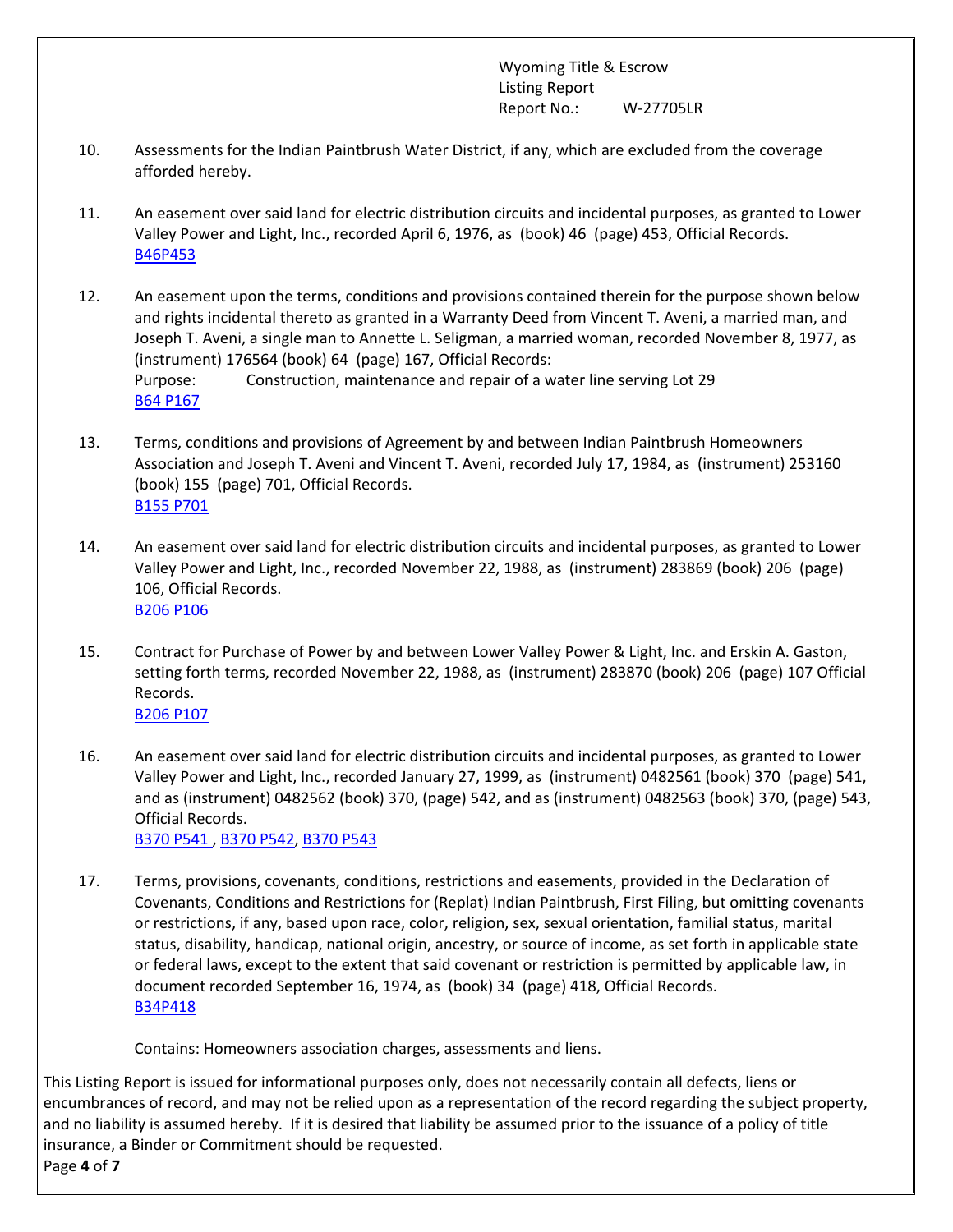Said Covenants, Conditions and Restrictions were modified in part by Amendment recorded April 21, 1975, as (book) 38 (page) 531, Official Records. [B38P531](https://orders.wyomingtitle.com/DownloadDocument.aspx?DocumentID=13588939)

Said Covenants, Conditions and Restrictions were modified in part by Second Amendment recorded July 19, 1977, as (book) 59 (page) 460, Official Records. [B59P460](https://orders.wyomingtitle.com/DownloadDocument.aspx?DocumentID=13588937)

Said Covenants, Conditions and Restrictions were modified in part by Third Amendment recorded October 14, 1977, as (book) 63 (page) 82, Official Records. [B63P82](https://orders.wyomingtitle.com/DownloadDocument.aspx?DocumentID=13588936)

Said Covenants, Conditions and Restrictions were modified in part by Amended Declaration recorded June 22, 1978, as (book) 72 (page) 149, Official Records. [B72P149](https://orders.wyomingtitle.com/DownloadDocument.aspx?DocumentID=13588935)

Right of First Refusal in Book 72, Page 149 released and waived by instrument recorded February 14, 2001 as (book) 415, (page) 906, and March 13, 2001 as (book) 417, (page) 535, Official Records. [B415P906](https://orders.wyomingtitle.com/DownloadDocument.aspx?DocumentID=15949681) [B417P535](https://orders.wyomingtitle.com/DownloadDocument.aspx?DocumentID=15949680)

Said Covenants, Conditions and Restrictions were modified in part by Second Amended Declaration recorded June 6, 2002, as (book) 460 (page) 988, and rerecorded on July 3, 2002 as (book) 463, (page( 34), Official Records.

[B460P988](https://orders.wyomingtitle.com/DownloadDocument.aspx?DocumentID=13588934) [B463P34](https://orders.wyomingtitle.com/DownloadDocument.aspx?DocumentID=13588946)

Said Covenants, Conditions and Restrictions were modified in part by First Amendment to Second Amended Declaration recorded January 26, 2016, as (book) 913 (page) 314, Official Records. [B913P314](https://orders.wyomingtitle.com/DownloadDocument.aspx?DocumentID=13588940)

- 18. All matters as delineated on the Official Plat of "Indian Paintbrush-Second Filing," on file and of record with the Teton County Clerk, Official Records of Teton County, State of Wyoming, Plat No. 320. [Plat No. 320](https://orders.wyomingtitle.com/DownloadDocument.aspx?DocumentID=13588942)
- 19. A Mortgage to secure an indebtedness in the amount of \$300,000.00, and any other obligations secured thereby, dated February 10, 2015, recorded February 11, 2015, as (instrument) 0875366 (book) 887 (page) 765, Official Records.

Mortgagor: Amanda Gaston Ballew, a married woman Mortgagee: Mortgage Electronic Registration Systems, Inc. ("MERS") acting solely as nominee for Bank of Jackson Hole

This Listing Report is issued for informational purposes only, does not necessarily contain all defects, liens or encumbrances of record, and may not be relied upon as a representation of the record regarding the subject property, and no liability is assumed hereby. If it is desired that liability be assumed prior to the issuance of a policy of title insurance, a Binder or Commitment should be requested. Page **5** of **7**